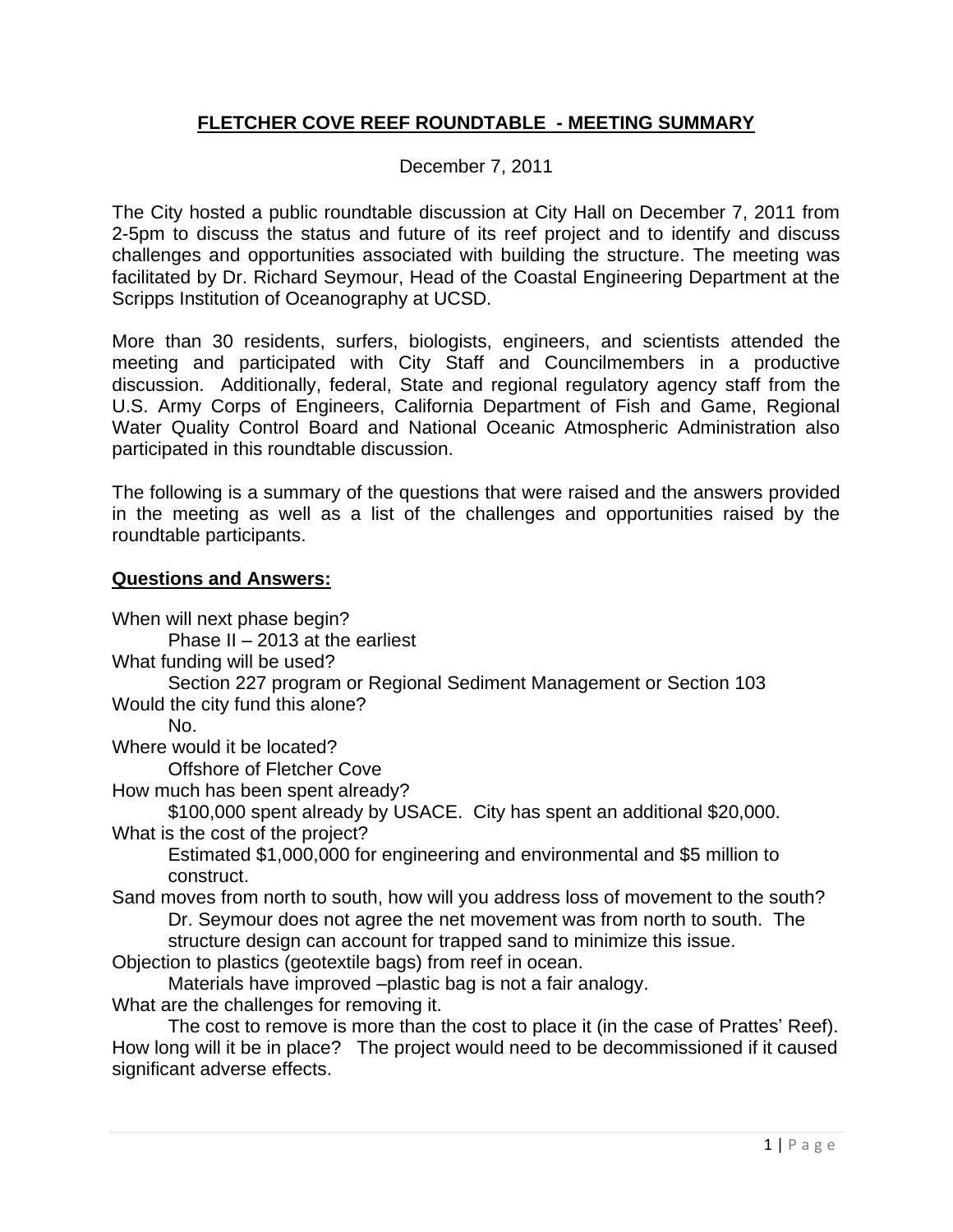The period of analysis used for performance is 50 years. If the structure caused environmental damage that could not be fixed, removal may be considered.

## **Challenges**

- Could be perceived as "armoring" the shoreline
- Securing the funding for planning, construction, and possible removal
- Need to understand topography of Tabletops vs. Fletcher Cove
- Ability to depict/characterize existing surf breaks
- Surf quality is highly subjective
- Determining what makes a good wave varies among surfers
- Achieving target salient/beach width goals
- Not impacting natural ocean movement
- Tradeoffs between retaining sand, destroying surf, destroying habitat.
- Do we have acceptable impact thresholds?
- Minimize impacts in immediate area.including surfing, other recreational opportunities, and marine life
- Design is very important. Make the reef look as natural as possible.
- If submerged, how will people know it is there
- What is the liability if natural conditions are altered in terms of public safety
- Design criteria for visual/aesthetic effects
- If USACE funds are used the first priority is sand retention. Once built will be more challenging to alter for enhancing surf quality reasons.
- Project must address sea level rise/climate change
- The project could create more stingray habitat or attract more of them
- The type of wave it can produce is questionable
- Coastal Commission issues/objections
- $\bullet$
- Look at the Del Mar "hot dog" example
- Use of fabric bags will not be as good as rock
- To actually design an artificial reef that could satisfy the diverse objects

# **Opportunities**

- Rely on Table Tops as a local example of a well performing sand retention reef
- Could create tide pooling opportunities if shore-connected
- Improve lobster catch and recreational fishing
- Improve beach experience with a wider beach
- Mitigate for climate change
- Take stress off of Tabletops too many surfers there now